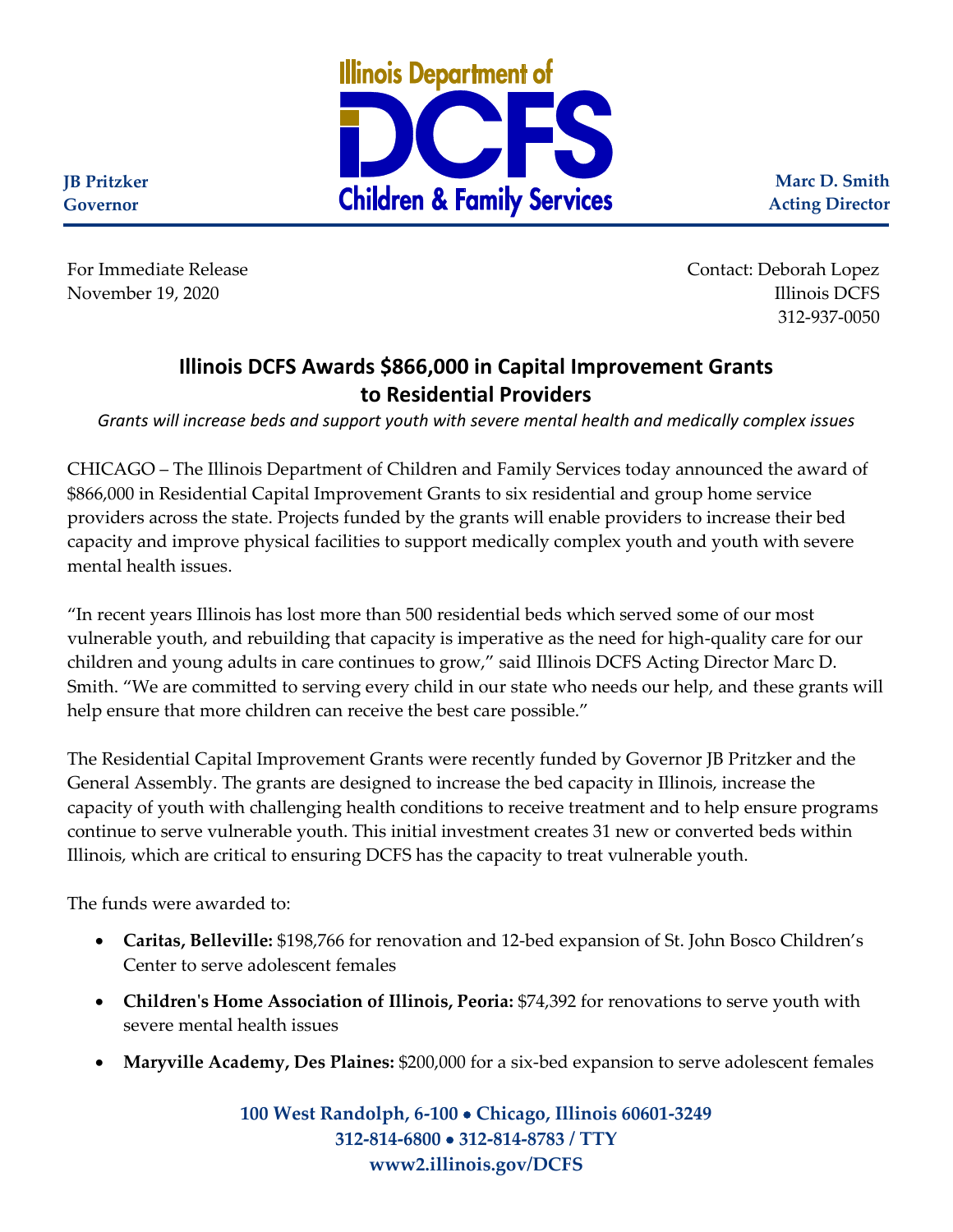- **One Hope United, Centralia:** \$111,250 for a nine-bed expansion to serve adolescent females with severe mental health or medically-complex issues
- **Little City (Birch House), Palatine:** \$81,607 to improve ability to transition youth with developmental disabilities to group homes within the community
- **Pavilion Behavioral Health System, Champaign:** \$200,000 for a four-bed expansion to serve adolescent males and females

"We are delighted and honored to be awarded this Residential Capital Improvement Grant from the Illinois Department of Children and Family Services. Our St. John Bosco Children's Center is a place for healing, a place of safety and a place to begin anew for many youths. The Residential Capital Improvement Grant awarded by DCFS will help us with components of an overall capital project that will lead to the expansion of our center by 12 beds, increasing our overall capacity to serve a total of 48 youth at one time. The five projects within the capital project funded by this grant will help to ensure the safety of the youth and the staff needed to provide therapeutic care, the necessary infrastructure upgrades to accommodate additional staff and visitors and much needed outdoor storage to give the youth the most childlike experience as possible."

## **Gary Huelsmann, CEO, Caritas Family Solutions**

"The past eight months have been tough for so many people. The Residential Capital Improvement Grant is another positive initiative that DCFS has put forward in helping to taking care of all of the youth in our care. This grant is a morale builder for both youth and staff and we are proud to partner with DCFS in improving lives."

## **Matt George, CEO, Children's Home Association of Illinois**

"We are deeply grateful to the department for standing together with Maryville as we expand our Casa Imani program by investing \$1.2 million at our new Berwyn location. The result in benefits to young mothers in care and their children will be great. The shared goals and vision between DCFS and Maryville for these young families will certainly create brighter futures." **Nina C Aliprandi, Associate Executive Director, Maryville Academy**

"The ability to provide specialized services and environments to children with high-intensive needs is crucial in helping them reach their full potential. This grant will allow Little City to transform their home into a truly dynamic environment where they will have all the tools they need to learn to regulate emotions, develop life skills and grow and learn together. We cannot thank DCFS enough for making this life-changing grant a reality and for continuing their commitment to supporting and empowering our most vulnerable children."

## **Jayne Drew, Chief Development Officer, Little City**

"For the past 125 years, One Hope United has provided comprehensive and evidence-based child and family welfare services. This Residential Capital Improvement Grant from the Illinois Department of Children and Family Services increases our capacity to serve teenagers with severe mental health and/or medically-complex needs. We understand that investment into community-based interventions which support the development of infrastructure, capacity, resources and partnerships creates the